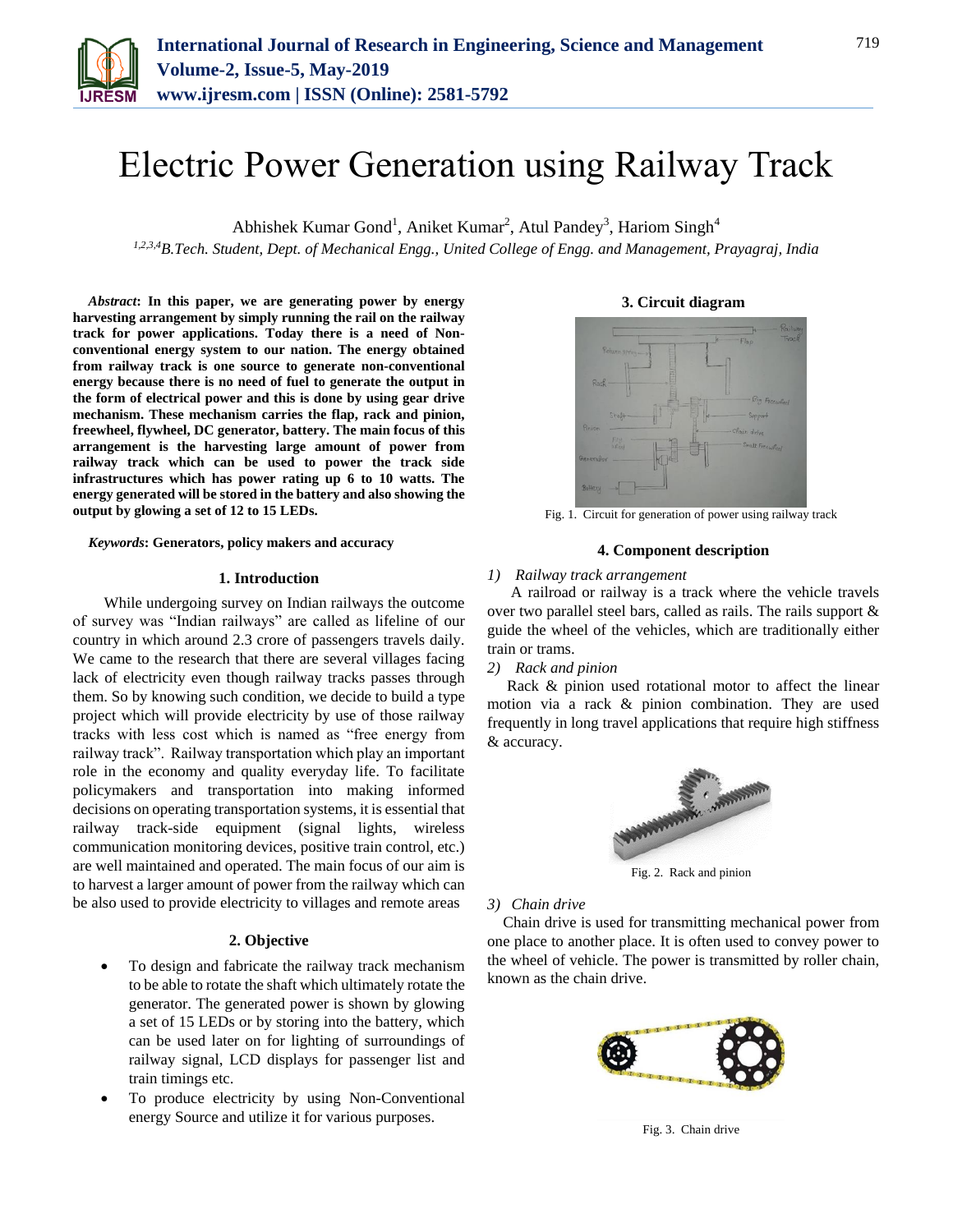

# *4) Flywheel*

 A flywheel is a rotating mechanical device that is used to store rotational energy and also maintain the constant speed. Flywheels have moment of inertia and thus resist changes in rotational speed. The amount of energy stored in a flywheel is proportional to the square of its rotational speed. Energy is transferred to a flywheel by application of a torque to it, thereby increasing its rotational speed, and its stored energy.

## *5) Freewheel*

In mechanical or automobile engineering freewheel or overrunning clutch is a device in a transmission that disengages the driveshaft from the driveshaft rotate from the driven shaft rotate faster than the driveshaft. An overdrive is sometimes mistakenly called as freewheel.



Fig. 4. Freewheel drive

# *6) DC Generator*

An electrical generator is a device that converts mechanical energy to electrical energy, generally using electromagnetic induction. The source of mechanical energy may be a reciprocating or turbine steam engine, water falling through a turbine or waterwheel, an internal combustion engine, a wind turbine, a hand crank, or any other source of mechanical energy.



Fig. 5. D.C generator

## *7) Battery*

To charge a battery from AC we need a stepdown transformer, rectifier, filtering circuit, regulator to maintain the constant voltage then we can give that voltage to the battery to charge it. Think if you have only DC voltage and charge the lead acid battery, we can do it by giving that DC voltage to a DC-DC voltage regulator and some extra circuitry before giving to the lead acid battery.



Fig. 6. Battery

## **5. Block diagram**



Fig. 7. Block diagram for generation of power using railway

## **6. Working**

When a train move over the track, the track deflects in downward direction due to the load exerted by the train's bogies. Also due the deflection of track there is a deflection of timber which is place below the track and therefore the flap is moving in downward direction as the flap is moving in a downward direction the spring which is attached to flap get compress in downward direction and hence rack is also move in downward direction and due to these pinion get rotates and therefore Bigger freewheel rotated because both are mounted on same shaft. As there is a rotation of bigger freewheel then the smaller freewheel is also rotated through chain drive. The freewheel and flywheel are mounted on same shaft therefore the flywheel also rotated. The flywheel is attached to the shaft of the generator so if the flywheel will rotate then there is a rotation shaft generator and power get generated and that power is stored into the battery.

## **7. Advantages and importance**

- 1. This project can be quite helpful in overcoming somehow the electricity crisis.
- 2. At high level if it should be planted it can cover the electricity consumption of the railway tracks and stations.
- 3. By the generation we can provide electricity to areas nearby the railway tracks.
- 4. Power generation is simple
- 5. No need fuel input.
- 6. Battery used to store the generated power.
- 7. Not too much costly.
- 8. Need minimum effort for maintenance.
- 9. Only initial installment cost.
- 10. No pollution.



Fig. 8. Isometric view of proposed project model